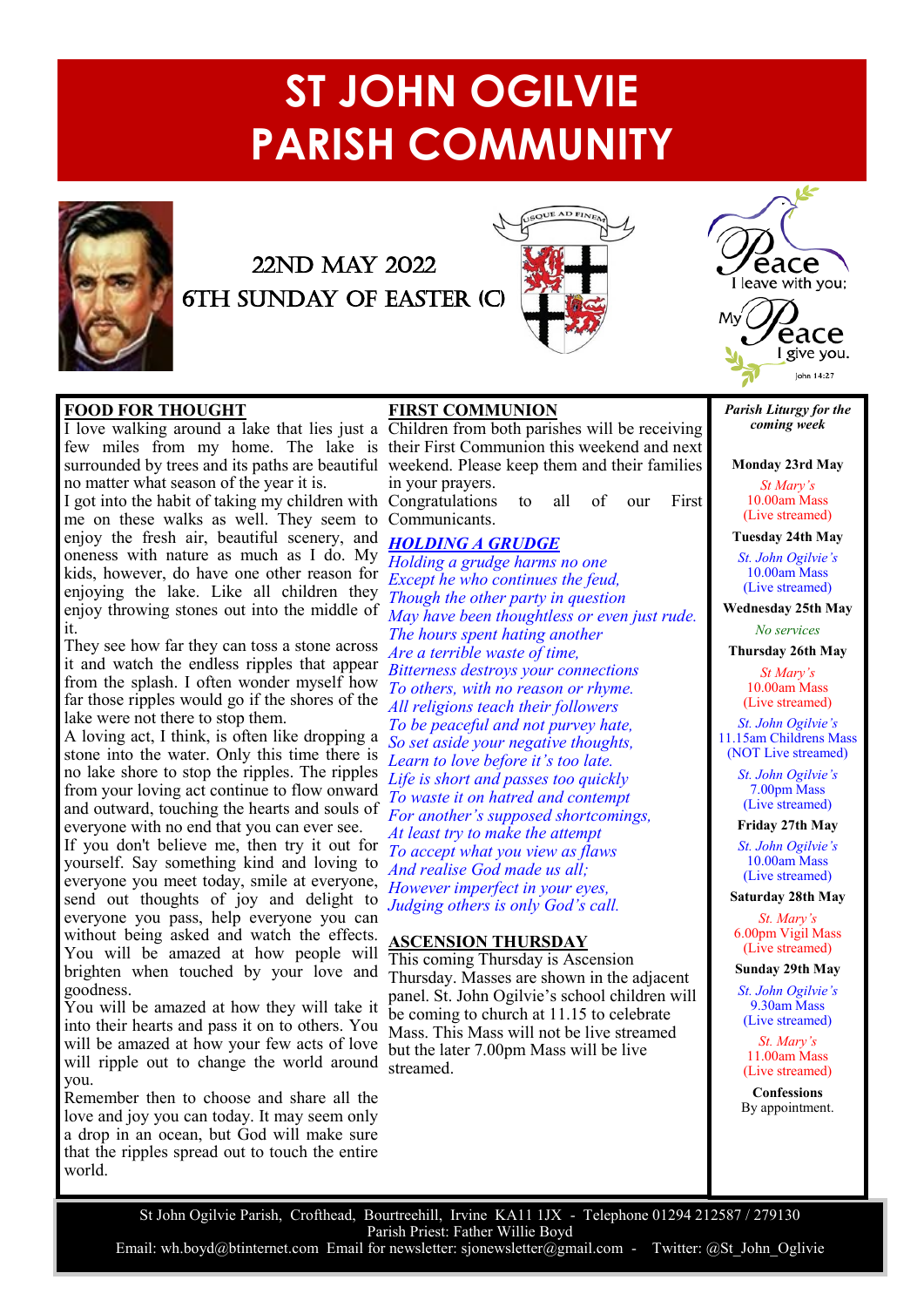#### **INTENTIONS**

Please keep the following in your prayers during the week:

**Recently Deceased:**

**Anniversaries:**

**Other Intentions:**

#### **Collection**

**Envelopes:** £169.00 **Loose coins:** £60.87 **Contactless:** £15.00 **Standing orders (per month)** £1658.75

#### *Thank you for your continued support.*

**200 Club winners**

**1st 2nd 3rd**

## *Draw made by*

*Congratulations to all our winners! We'll make arrangements to get your winnings to you!*

#### **MARRIAGE MATTERS**

Love is the fundamental requirement

God, who IS Love. It is a time for us to recognise more register their child or get more information. readily the risen Lord is alive in us, with us, and present Angela Gibson, in the many and various ways we try to share our love.

#### **PARISH CENTRE BOOKINGS**

Now that life is beginning to normalise post Covid and **DIOCESAN PRIESTHOOD** our church complex use is increasing, there is now a Are you thinking about being a Priest in 2022? booking. This can be done through Susan McCullagh those considering applying for seminary. (See back page). We still need to form a small hall For more information please contact Fr. Martin committee to manage hall use. We don't yet have any Chambers at: [martin.chambers@gallowaydiocese.org.uk](mailto:martin.chambers@gallowaydiocese.org.uk) volunteers which we urgently need. A team of 4 would be **CARFIN DAY OF THANKSGIVING** great.

#### **WEEKLY WORDS FROM POPE FRANCIS**

Dear brothers and sisters,

old age in the light of God's word, we now turn to the reserve a seat on the bus. great biblical figure of Job. Job's persevering faith amid profound suffering led him to understand that God, who Fancy a bash? They say it's a great keep fit event! Line often appears silent in the face of evil, is nonetheless dancing is on each Thursday at 6.30pm in St. John mysteriously present with his redemptive mercy and love. In his affliction, Job rejects the facile explanations of evil offered by his friends and pours out all his violent pain and protest before God. At the same time, he expresses his trust in God's justice, to be revealed in due time. All of us know situations where good people endure sufferings that appear unjust and unbearable, yet, like Job, continue to put their faith in God's promises. The elderly, with the vision born of faith and long experience, can offer a privileged witness in this regard. By their example of trusting prayer, they can teach us to unite **EUCHARISTIC MINISTERS** ourselves to the crucified Jesus, who on the cross Please uplift a copy of the updated rota from the box in surrendered himself completely into the hands of his the narthex. heavenly Father, whose infinite love transforms death into life and the greatest evil into abundant good.

#### **CHILDREN'S LITURGY GROUP**

Eastertide is a time for us as couples to celebrate the children aged 3 to Primary 7 are welcome to attend. reality of our love as being a reflection of the presence of Parents should contact one of the following people to Children's liturgy starts this Sunday at 9.30 Mass. Any

Pauline Matsebanane

Angeline Reynolds

greater need to book rooms and hall to prevent double The Diocese of Galloway is now inviting enquiries from

This will take place on Sunday 29th May 2022 A bus will be running from Irvine Town Centre. Pick up 1145hrs.

In our continuing catechesis on the meaning and value of Please contact Gerry Quirk 01294 556680 if you wish to

#### **LINE DANCING**

Ogilvie's church hall. Just turn up and you'll be made most welcome.

#### **IRVINE SENIORS FORUM OPEN DAY**

This open day will take place on Tuesday 31st May in the Volunteer Rooms, 11am-3.00pm.

30 agencies and groups offering advice and help for the elderly will be there.

Free soup and sandwiches at lunchtime and some light entertainment are being provided.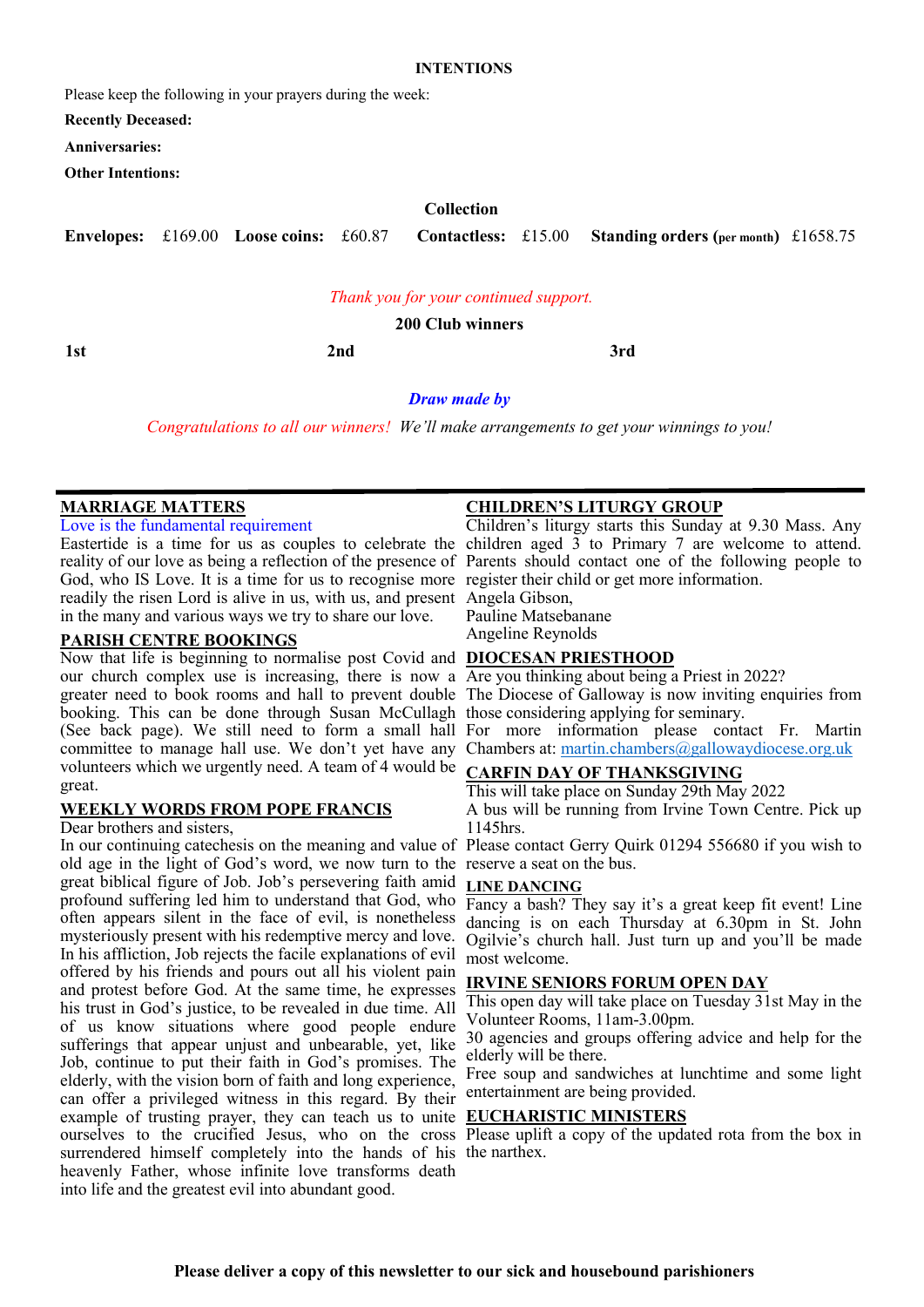#### **BACKGROUND ON THE GOSPEL READING**

*(Taken from Sunday Connection)* This portion of John's Gospel comes near the end of the first of four chapters that make up Jesus' long farewell discourse at the Last Supper. This section of chapter 14 actually sums up the themes of the opening of the discourse: the Christian's life is not shaped by Jesus' absence but by God's abiding presence; God's presence overcomes anxiety about God's absence; and the present holds in it the seeds of a fresh future shaped by love, not fear.

These verses also contain a glimpse of some of the other themes of the farewell discourse: Jesus' relationship with the Father and the disciples' relationship to Jesus connect the disciples to the Father as well. Jesus promises to send an Advocate or intercessor who will remind the disciples of everything that Jesus taught them and bring them peace.

all alone after his return to the Father. After the initial trip to the hairdresser, who responded: excitement of his Easter appearances, Jesus will remain centuries.

As our celebration of the Easter season is coming to an end, the liturgy reminds us that Jesus remains with us through the Holy Spirit, who teaches us everything we need to know, reminds us of all that Jesus taught, and ugly, and they're always late. So, where are you staying brings us peace.

#### **HOSPITAL VISITING**

The hospital chaplains of Crosshouse and Ayr Hospitals will be pleased to visit patients on request. Chaplains are not automatically notified when a Catholic patient is admitted so self-referral is required. For general visiting in Crosshouse Hospital please contact Fr Stephen McGrattan at  $\frac{\text{crosshouse hospital}(\partial \text{gallow} \text{aydiocese.org.uk}}{\text{of}})$  or on 01563 see the Pope." 521832. For general visiting in Ayr Hospital please contact Deacon Robert Mackie [ayrhospital@gallowaydiocese.org.uk](mailto:ayrhospital@gallowaydiocese.org.uk) or on 07703 751403. ant. For the urgent or emergency assistance of a chaplain please Boy, good luck on this lousy trip of yours. You're going ask the hospital staff to page the priest on call.

#### **DIOCESAN SYNODAL MEETING**

The Diocesan Synod Team would like to extend a warm welcome to a meeting on Saturday, 28th May, in St. Joseph's Church Hall, Kilmarnock, to help bring the first we on time in one of BA's brand new planes, but it was diocesan phase of the Synod on Synodality to an end. The overbooked, and they bumped us up to first class. The meeting will begin at 12:00 noon with a light lunch, and will food and wine was wonderful, and I had a handsome 28 be opened in prayer at 12:30 pm. There will be an year-old steward who waited on me hand and foot. opportunity to feedback on your own experiences of the And the hotel was great! They'd just finished a £5 million Synod so far, to read the proposed diocesan report remodelling job, and now it's a jewel, the finest hotel in containing the findings of the Synod in our diocese, and to the city. They too, were overbooked, so they apologised participate in a further "encounter" to shape the final draft of this report. The meeting will end with a liturgical celebration in the church, to finish no later than 4:00 pm. Please confirm your attendance for catering purposes, by emailing [synod@gallowaydiocese.org.uk,](mailto:synod@gallowaydiocese.org.uk) or by letting your parish facilitator know you are coming. *Please note that there will be opportunities for a further synod encounter in early May prior to this meeting; details will be circulated soon.*

#### **THANK YOU**

Sophie-Anne would like to thank everyone for their love, support and very kind gifts for her First Holy Communion last weekend.

#### **EVANGELISATION COURSE**

The next meeting will take place on Thursday at 7.00pm Join the Zoom meeting

[https://us02web.zoom.us/j/86268342509?](https://us02web.zoom.us/j/86268342509?pwd=RXhHb0dmdmFzWG5LbnN5M0Rxcm13QT09) [pwd=RXhHb0dmdmFzWG5LbnN5M0Rxcm13QT09](https://us02web.zoom.us/j/86268342509?pwd=RXhHb0dmdmFzWG5LbnN5M0Rxcm13QT09)

Meeting ID: 862 6834 2509 Passcode: 25120000

We also plan to live stream on all 3 platforms as we do Sunday and weekday Masses so you can join us there as well.

#### **SUNDAY TEAS**

Sunday teas has resumed in the hall after Mass. We still need volunteers if we want the Sunday teas to continue. Please support it by using the facility and by volunteering to do 1 Sunday per month.

#### **FINALLY ……. JUST FOR A LAUGH**

Jesus is preparing his disciples in advance for his absence A woman was at her hairdresser's getting her hair styled so that they will continue to believe in him and not feel for a trip to Rome with her husband.. She mentioned the

with his followers in a very different way throughout the crowded and dirty. You're crazy to go to Rome .. So, how " Rome? Why would anyone want to go there? It's are you getting there?"

"We're taking BA," was the reply. "We got a great rate!"

"BA?" exclaimed the hairdresser. "That's a terrible airline. Their planes are old, their flight attendants are in Rome?"

"We'll be at this exclusive little place over on Rome 's Tiber River called Teste."

"Don't go any further. I know that place. Everybody thinks it's gonna be something special and exclusive, but it's really a dump."

"We're going to go to see the Vatican and maybe get to

"That's rich," laughed the hairdresser. You and a million on other people trying to see him. He'll look the size of an

to need it."

A month later, the woman again came in for a hairdo. The hairdresser asked her about her trip to Rome

"It was wonderful," explained the woman, "not only were

and gave us their owner's suite at no extra charge!"

"Well," muttered the hairdresser, "that's all well and good, but I bet you didn't get to see the Pope."

"Actually, we were quite lucky, because as we toured the Vatican, a Swiss Guard tapped me on the shoulder, and explained that the Pope likes to meet some of the visitors, and if I'd be so kind as to step into his private room and wait, the Pope would personally greet me.

Sure enough, five minutes later, the Pope walked through the door and shook my hand! I knelt down and he spoke a few words to me"

"Oh, really! What'd he say ?"

He said: "Who the heck did your hair?"